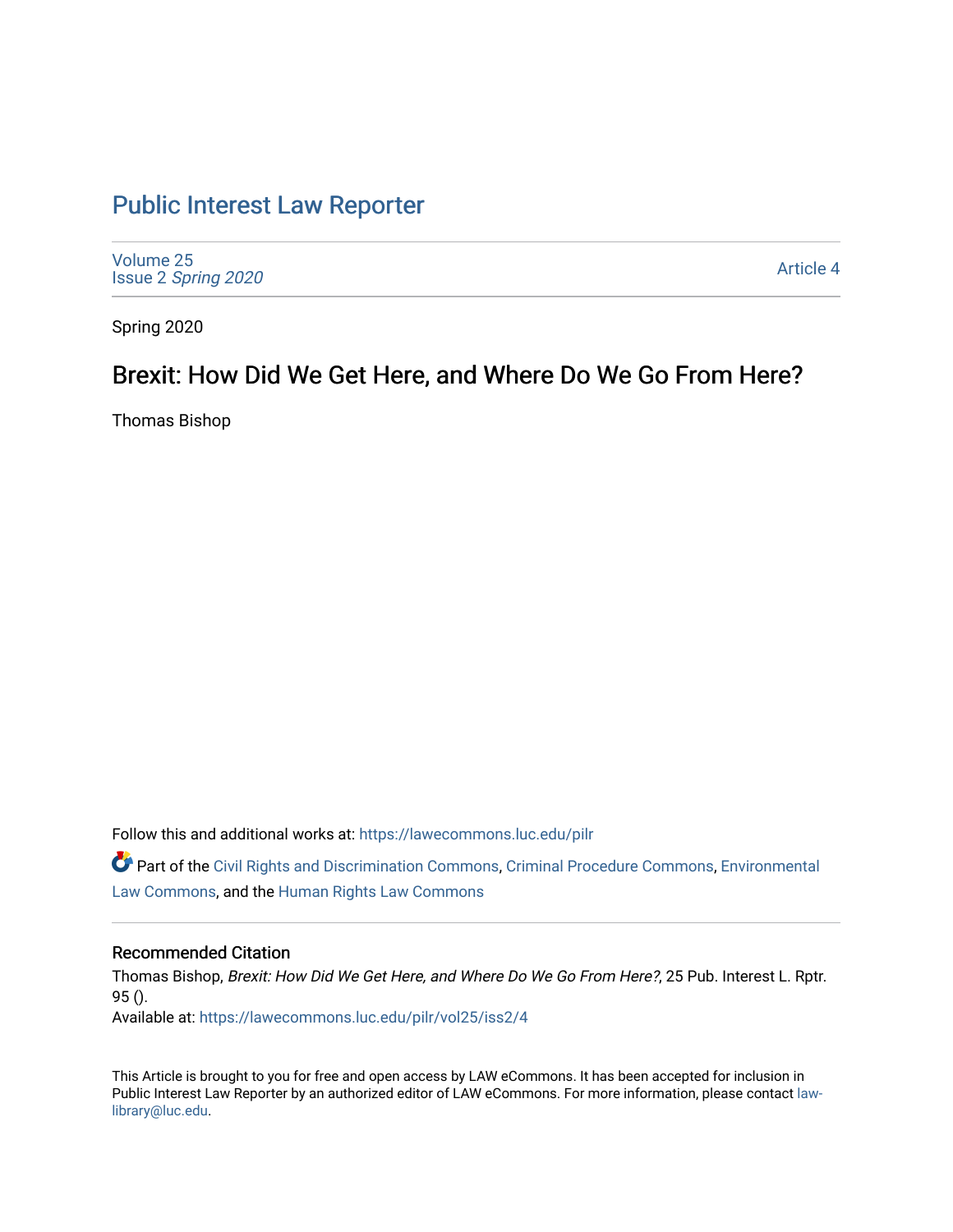## **Brexit: How Did We Get Here, and Where Do We Go From Here?**

Thomas Bishop

On June, 23, 2016, the citizens of the United Kingdom (U.K.) voted to leave the European Union  $(EU)$ .<sup>1</sup> The British voters, throughout England, Scotland, Wales, and Northern Ireland cumulatively voted 52% in favor of leaving the economic institution, with 48% voting to remain.<sup>2</sup> This result was a shock to many, including the Prime Minister David Cameron.<sup>3</sup> Despite first alluding to a "remain" or "leave" referendum in 2012, Prime Minister Cameron was still actively working toward improving the U.K's relationship with the EU.<sup>4</sup> Yet, due to Cameron's own Conservative Party winning a government majority in the 2015 elections, the majority of Parliament then decided to let the populace decide Brexit with the referendum.<sup>5</sup> Even with all of longterm animosity within the U.K, leaving the EU was not an inevitability.<sup>6</sup> Had David Cameron not held the referendum, it is quite likely the leave sentiments would have subsided over time.<sup>7</sup> After the votes were cast, one of the largest economies in Europe was severed from the EU, the U.K. had a new Prime Minister, and the trajectory of the global economy faced a more uncertain route.<sup>8</sup> Such a momentous historical occasion begs the world to ask, how did Brexit come about, and where will the U.K. and its allies go from here?

## CAUSES LEADING UP TO THE REFERENDUM

Although the Brexit referendum is a fairly recent phenomenon, anti-EU sentiment pervaded throughout the British population since its inclusion into

<sup>1</sup> Phoebe Cooke and Les Steed, *BREXTRA TIME Brexit Timeline* - *From the Referendum to the New Deadline Date,* THE SUN (Jan. 12, 2020), *https://www.thesun.co.uk/news/10068705/* brexit-timeline-january-31/.

<sup>&</sup>lt;sup>2</sup> *EU Referendum Results*, BBC, https://www.bbc.com/news/politics/eu\_referendum/results.

**<sup>3</sup>**Telephone Interview with Alan R. Gitelson, Professor Emeritus in American Politics at Loyola University Chicago, (Feb. 24, 2020).

<sup>4</sup> Phil Haigh, *Why did David Cameron call a referendum on Brexit?,* METRO, https://metro .co.uk/2018/12/11/david-cameron-call-referendum-brexit-8231803/.

*<sup>5</sup> Id.*

<sup>6</sup> Telephone interview with Alan R. Gitelson, *supra* note 3.

<sup>7</sup> Telephone interview with Alan R. Gitelson, *supra* note 3.

<sup>8</sup> Haigh, *supra* note 4.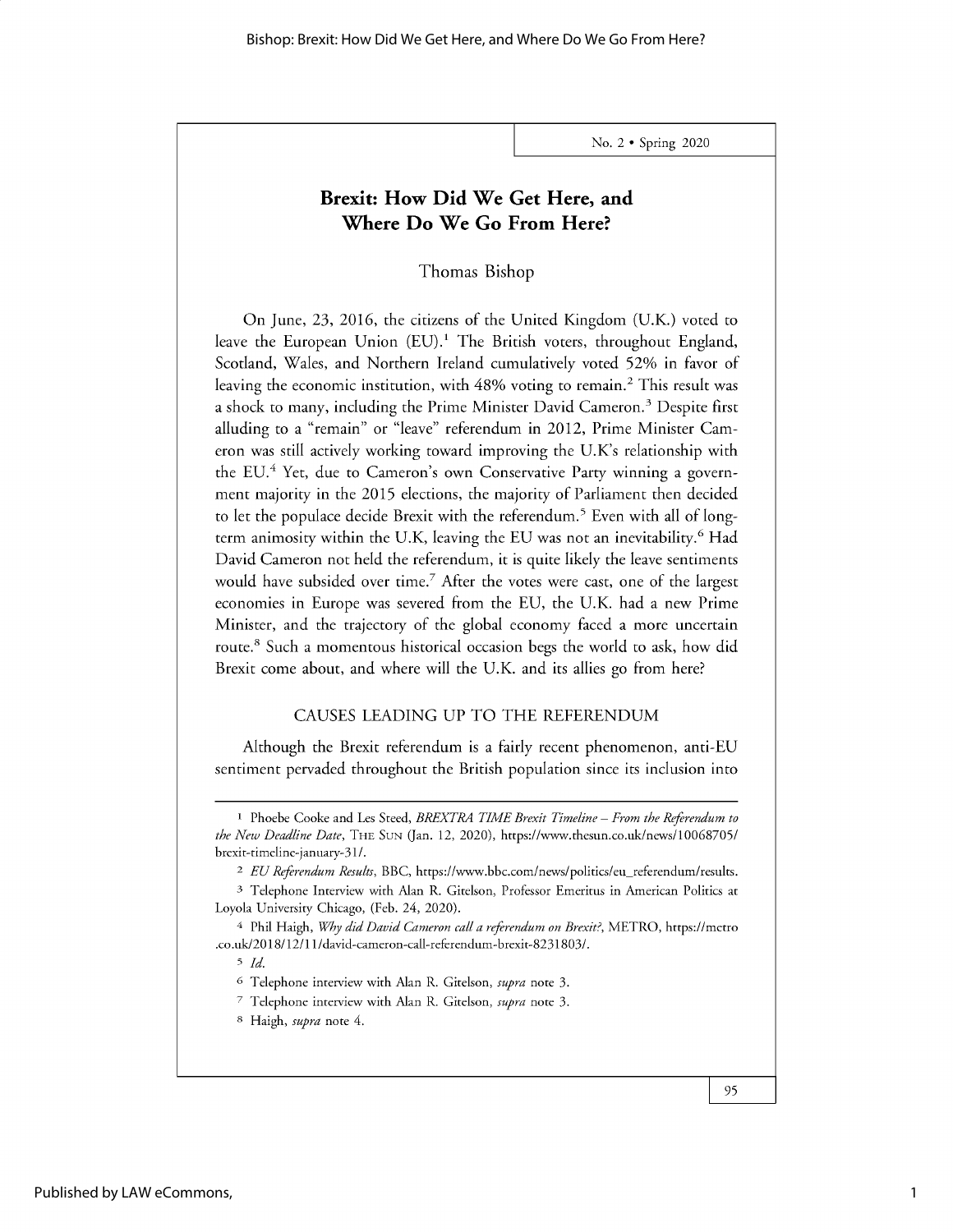Loyola Public **Interest** Law Reporter

the organization in the 1970's.<sup>9</sup> So long as Britain remained a member of the EU, anti-membership sentiments had always measured between 30% to 60% among the public.<sup>10</sup> Moreover, recent empirical measures of U.K. citizens' comparative national prioritization, mistrust in the EU, patterns of emigration, international trade flows, and foreign investment allocations indicate the British were near the bottom of European integration among EU nations.<sup>11</sup> This distinctly isolated national identity may have made separation from the EU more likely from the outset, only compounded by cumulating concerns within the British public leading up to the referendum.<sup>12</sup>

One potential concern leading up to the vote to leave the EU was globalization.<sup>13</sup> Not only could globalization conceivably conflict with a more separatist Britain philosophically, but globalization also yields "winners" and "losers" as a result of its policies. Specifically, the larger British cities and trading hubs benefit while less populated areas are hindered.14 The losing groups may be compensated by a welfare system, which the British government had established.<sup>15</sup> Yet, in 2010, the British government began instilling "austerity" measures, meaning welfare spending decreased by about 16% per capita.<sup>16</sup> From 2010 until the referendum, constituents in rural areas, many of whom depended of welfare as a result of "losing" at the expense of globalization, nurtured populist sentiments in response to globalization and welfare cuts.<sup>17</sup> Leading up to the referendum vote, these populist sentiments manifested in the increasing popularity of the U.K. Independence Party ("UKIP") in rural areas, and, of course, in the referendum results themselves.<sup>18</sup>

**<sup>9</sup>** James Dennison and Noah Carl, *The Ultimate Causes of Brexit: History, Culture, and Geography,* **BRITISH POLITICS AND POLICY AT** LSE, p. 1-7 (2016).

**<sup>10</sup>** *Id.*

**<sup>11</sup>***Id.* at 6.

**<sup>12</sup>***Id.*

**<sup>13</sup>**Thiemo Fetzer, *Did Austerity Cause Brexit? p.* 1-50 (Coventry: University of Warwick, Department of Economics, Warwick Economics Research Papers Series (WERPS), Working Paper No. 1170 (2018), *available at* http://wrap.warwick.ac.uk/106313/7/WRAP-did-austeritycause-Brexit-Fetzer-2018.pdf.

**<sup>14</sup>** *Id.*

**<sup>15</sup>***Id.*

**<sup>16</sup>** *Id. 17 Id.*

*<sup>18</sup>Id.*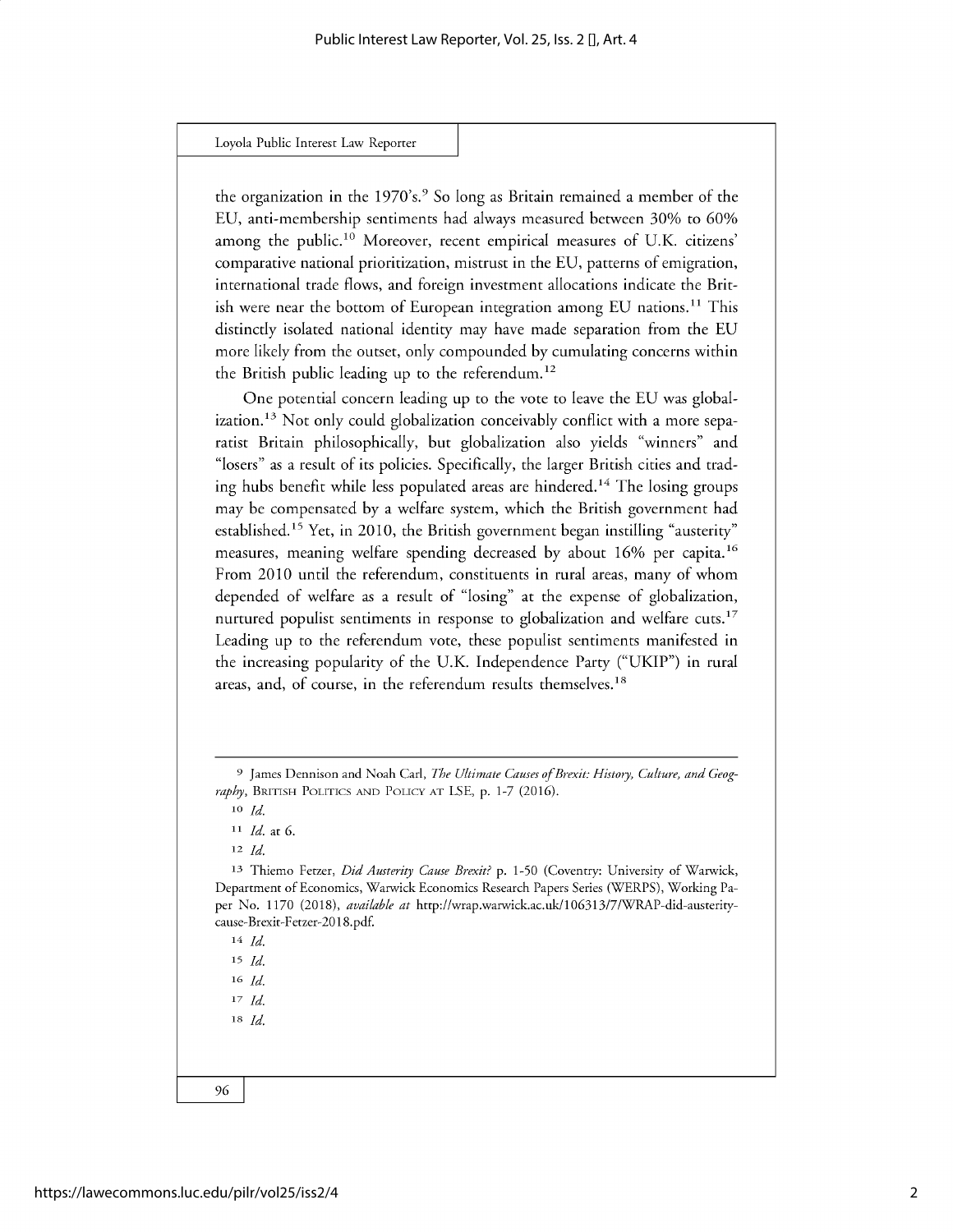While a populist reaction to globalization may have been a leading cause of Brexit, immigration is also an issue worth exploring.<sup>19</sup> Since 2003, the U.K. has adopted full freedom of movement to all 2004 EU accession states.<sup>20</sup> A large majority of "leave" voters supported greater restrictions to immigration from other EU countries, even taking into account potentially detrimental consequences for Britain.<sup>21</sup> In fact, at least 80% of Leave voters indicated that leaving the EU should also result in lower immigration into the U.K.<sup>22</sup> Empirically, there is not much correlation between rising immigration rates and "leave" votes per geographic area.<sup>23</sup> However, a large homogenous immigration within a short period of time could have increased populist voting.<sup>24</sup> Yet, attitudes toward immigration actually worsened in areas with larger "import shock," meaning foreign imports leading to elimination of domestic manufacturing in that area.<sup>25</sup> It is then surmised that anti-immigration sentiment was more of a byproduct of an adverse reaction toward globalization.<sup>26</sup> Once again, some analyses points toward "globalization without compensation" to the economically hindered resulted in a populist response to Brexit, with immigration perceptions dwindling in the process. $27$ 

Another factor leading to British frustration was the Eurozone crisis, where Southern and Eastern European economies faltered after the 2008 financial crisis. <sup>2</sup>8 The delayed responses among the Western European economies soured perceptions of the EU's practicality, both in Britain and in other European states.<sup>29</sup> Moreover, because Britain's economy had somewhat recovered from the financial crisis, many Southern and Eastern European workers left their

**<sup>23</sup>***Id.*

24 Max Viskanic, *Fear and Loathing on the Campaign Trail: Did Immigration Cause Brexit?,* SCIENCESPO, No. 100, p. 1-29 (2020), *available at* https://spire.sciencespo.fr/hdl:/2441/ 7qh1ffjmcs94eagOi47p8tl 50j/resources/wp-100-max-viskanic.pdf.

25 Colantone and Stanig, *supra* note 19, at 2.

<sup>26</sup>*Id.*

*27 Id.*

28 Riley and Ghiles, *supra* note 20.

29 *Id.*

<sup>19</sup> Italo Colantone and Piero Stanig, *Global Competition and Brexit,* BAFFI CAREFIN Centre Research Paper No. 2016-44, [2, 2] (2016), *available at* https://papers.ssrn.com/sol3/papers .cfm?abstract id=2870313.

<sup>20</sup>Alan Riley and Francis Ghiles, *Brexit: Causes and Consequences,* CIDOB (2016), *available at* https://www.cidob.org/publicaciones/serie\_de\_publicacion/notes\_internacionals/nl\_159/ brexit\_causes\_and\_consequences.

<sup>21</sup> Colantone and Stanig, *supra* note 19, at 4.

<sup>22</sup>*Id.*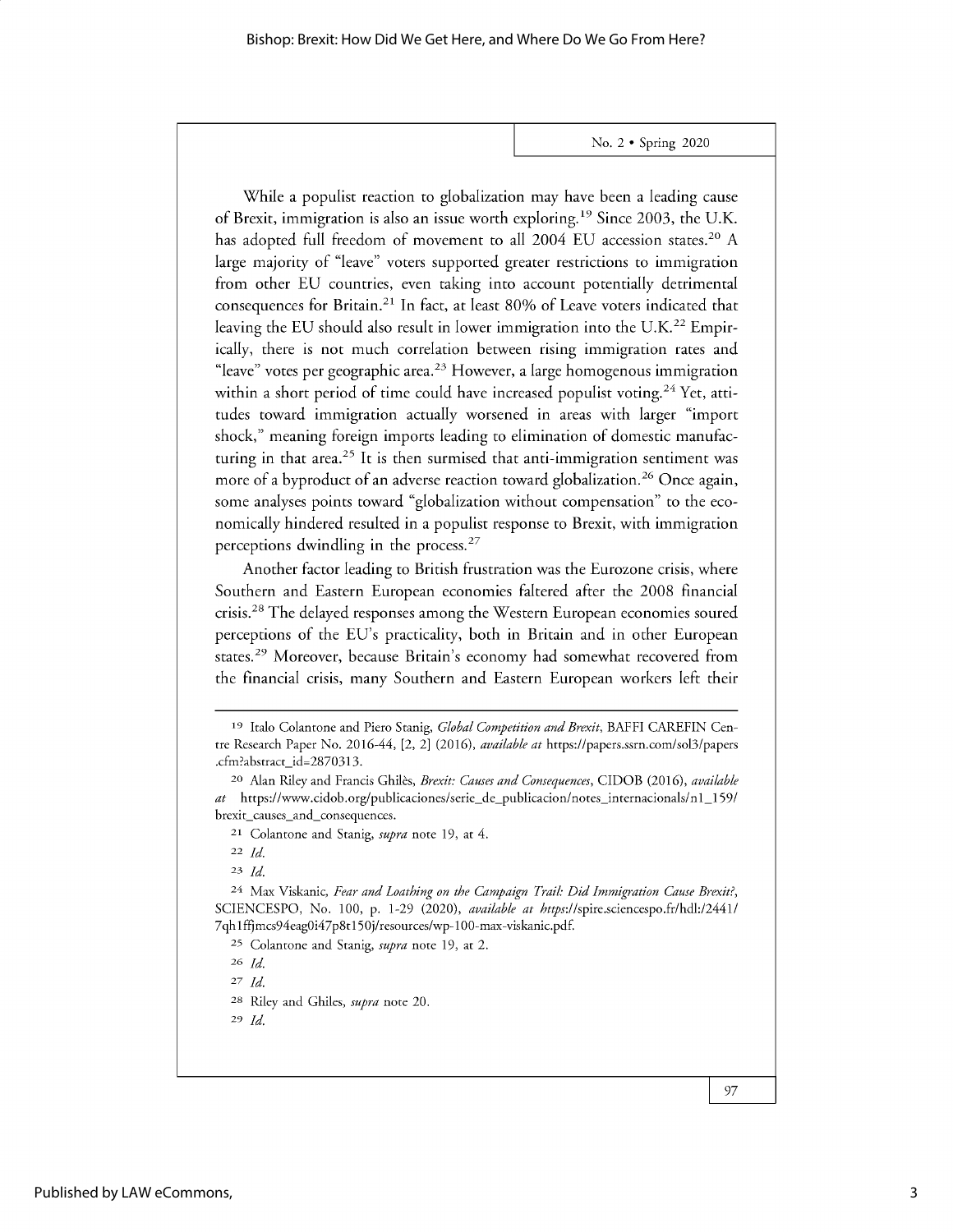#### Loyola Public **Interest** Law Reporter

countries and flooded the U.K.'s workforce.<sup>30</sup> Furthermore, Chinese manufacturing has permeated the European marketplace, and the EU has been hesitant to confront China over potential World Trade Organization (WTO) trade violations, which allowed Chinese manufacturing to replace some of the British domestic manufacturing.<sup>31</sup> After teetering on the edge for decades, the Eurozone crisis and failure to address the excessive intrusion of Chinese manufactured goods were frustrations that may have finally tipped the U.K. to vote Leave.<sup>32</sup>

### CONSEQUENCES FOR BRITAIN AND THE EU

While the causes leading up to Brexit could point to a specific set of factors, the economic consequences are full of more uncertainty.<sup>33</sup> In the short term, the macroeconomic status for Britain will be relatively unchanged.<sup>34</sup> Yet, in the long term, the U.K. may suffer much more deleterious consequences. Depending on the potential scenario, the U.K.'s real Gross Domestic Product (GDP) could fall by 0.5-1.4%, its consumption will fall by *0.5-1.3%,* and trade ?ows with the remainder of the European Union will fall by *8-45%.3s* Because Brexit officially went into effect on January 31, 2020, export participation, trade ?ows, and macroeconomic variables should begin to decline towards their long-run predictive levels.<sup>36</sup>

One facet of the British economy already suffering from Brexit is its currency, the pound sterling.<sup>37</sup> The U.K. kept use of the pound in lieu of the euro primarily due to an emotional tie to the spirit of the commonwealth.<sup>38</sup> The pound's exchange rate dropped significantly due to the referendum result.<sup>39</sup> The Pound's value remains at near record lows, despite higher strength of consumption since the passing of the referendum.<sup>40</sup> The Pound's fall is due to the foreign exchange market believing Brexit will, sooner or later, raise costs in the

*<sup>32</sup>Id.*

3s *Id. <sup>36</sup>' Id.*

*37* Ben Broadbent, *Brexit and the Pound,* Imperial College, London, p. 1-15 (2017), *available at* https://www.bis.org/review/r170331a.pdf.

*38* Telephone interview with Alan R. Gitelson, *supra* note 3.

*39* Broadbent, *supra* note 37, at 2.

**<sup>40</sup>***Id.*

**<sup>30</sup>** *Id.*

*<sup>31</sup> Id.*

*<sup>33</sup>* Joseph B. Steinberg, *Brexit and the Macroeconomic Impact of Trade Policy Uncertainty,* 117(C) J. **OF INT'L. ECONOMICS** 175 (2018), *available at* 10.1016/j.jinteco.2019.01.009.

<sup>34</sup> *Id.*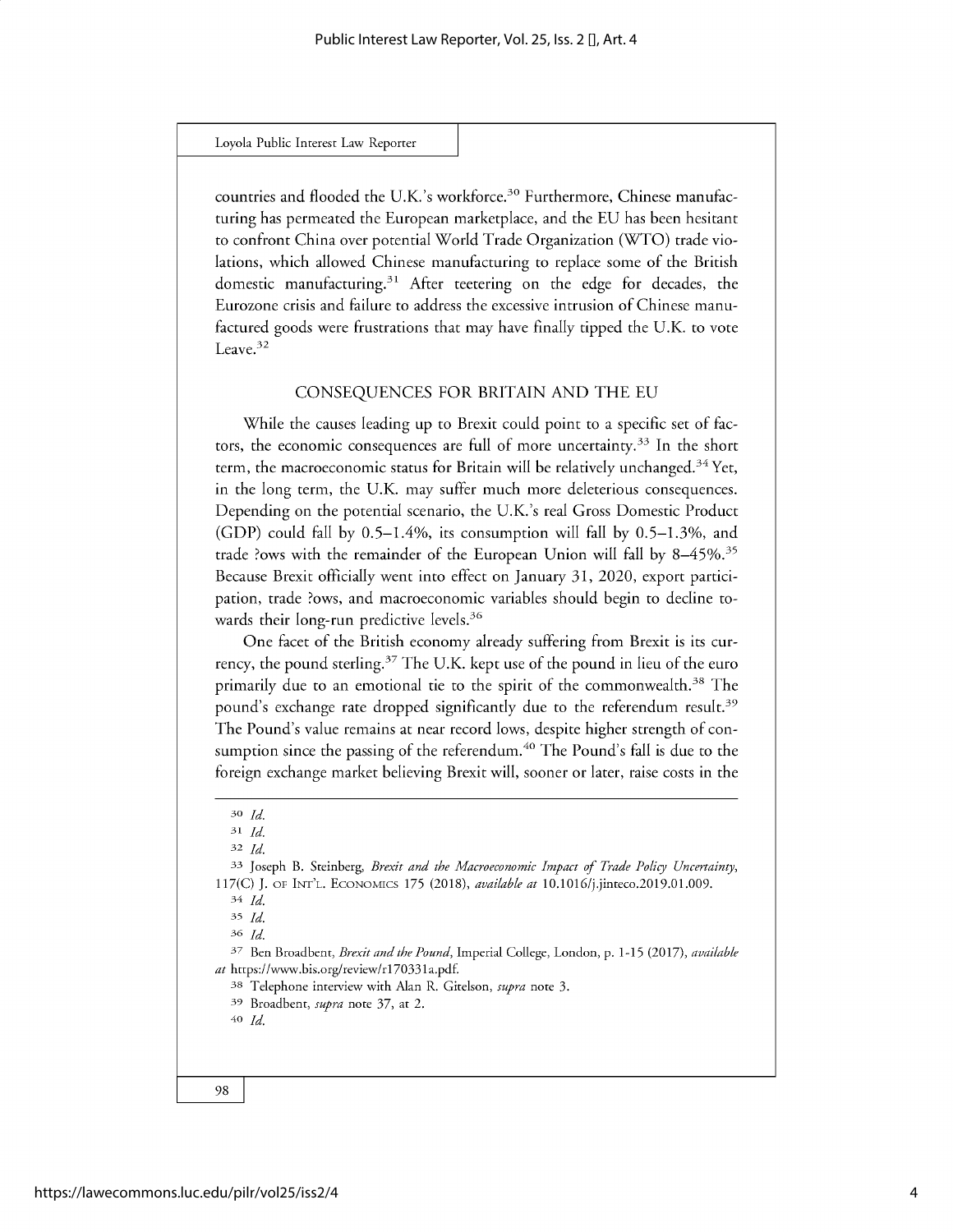U.K.'s trading sector.<sup>41</sup> Expecting potential tariffs or lower productivity growth for the U.K., the currency needs to be lower in order to compensate for the potential loses.<sup>42</sup>

Going forward, the results of Brexit may be detrimental to the U.K.'s National Health Service (NHS).<sup>43</sup> The severity of the impact depends on whether there is a "No Deal" Brexit, where the U.K. and EU do not arrange a formal withdrawal agreement upon the separation.<sup>44</sup> With or without a deal, Brexit projects negatively on the NHS' ability to finance, as well as the government's ability to regulate.<sup>45</sup> A No-Deal Brexit could conceivably increase British autonomy and flexibility for health professional requirements.<sup>46</sup> Yet these benefits would be offset by a lower ability to recruit from outside the U.K., as well as lower patient confidence and safety.<sup>47</sup> Anticipating a No-Deal Brexit, the British government has already advised visitors to already be medically insured before arrival.<sup>48</sup> NHS financing potentially faces increased financing pressure as a result of any British economic downturn from Brexit.<sup>49</sup> Moreover, No-Deal effects on fruit and vegetable food supplies could lead to between 6,000 and 23,000 excess deaths from cardiovascular disease from 2021 to 2030.<sup>50</sup> Further, the sharing of vaccines, medical information, and medical technology may also be adversely affected by Brexit.<sup>51</sup>

Perhaps the largest concern among the international community are the effects on international trade with the U.K., as a result of Brexit.<sup>52</sup> At the moment, the future of British trade with the EU is entirely uncertain due to the ongoing negotiations on a withdrawal agreement with the EU.<sup>53</sup> A major problem for the U.K. during these negotiations is that they have relatively little

44 *Id.*

<sup>45</sup>*Id.*

46 *Id.*

*47 Id.*

**48** *Id.* 49 *Id.*

**<sup>50</sup>***Id.*

**<sup>51</sup>***Id.*

**<sup>41</sup>** *Id.*

**<sup>42</sup>** *Id.*

<sup>&</sup>lt;sup>43</sup> Nick Fahy, et al., *How Will Brexit Affect Health Services in the UK? An Updated Evaluation*, Lancet, p. 949-958 (2019), *available at* https://brexitfactbase.com/pdfs/PIIS0140673619304 258.pdf.

**<sup>52</sup>** Swati Dhingra et al., *The Consequences of Brexit for UK Trade and Living Standards,* LSE, p. 2-12 (2016), *available at* https://cep.lse.ac.uk/pubs/download/brexitO8\_book.pdf#page=40. 53 *Id.*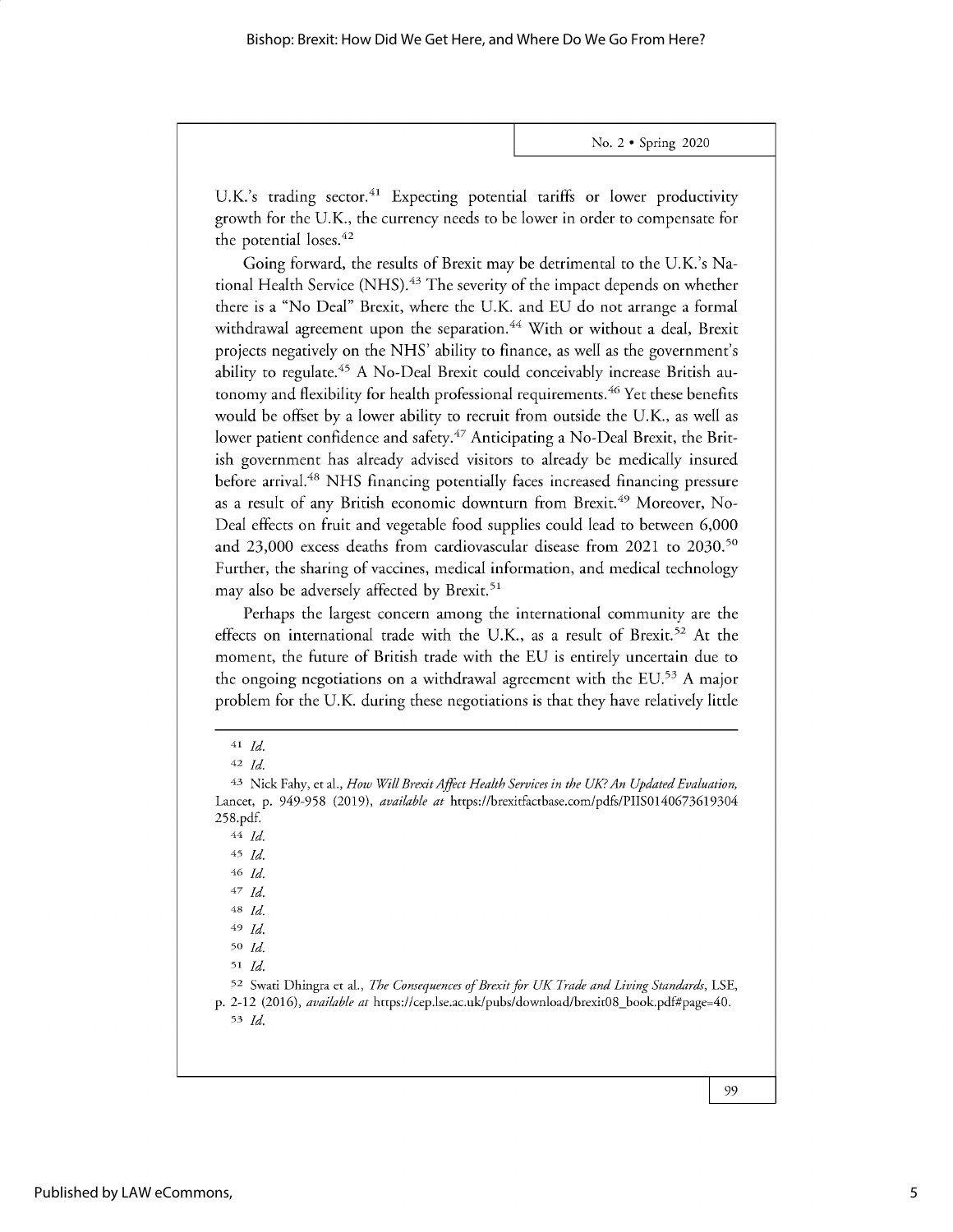#### Loyola Public **Interest** Law Reporter

bargaining power with the EU due to its smaller market.<sup>54</sup> Moreover, the British must pay for the hiring of their own civil servants to help rebuild its capacity to undergo trade negotiations with the EU.<sup>55</sup> Despite the relative uncertainty of a No-Deal or withdrawal agreement scenario, projections for both the U.K. and EU are pessimistic.<sup>56</sup> The cost of Brexit to the U.K. economy is likely to exceed the benefits of lower contributions to the EU.<sup>57</sup> Overall, projections indicate a decrease in income between 6.3% and 9.5%, which is about  $£4,200$  and  $£6,400$  per household per year.<sup>58</sup> The EU will also be worse off, specifically Ireland, the Netherlands, and Belgium, whereas non-EU countries like Russia and Turkey should benefit as trade is diverted toward them instead of the EU.<sup>59</sup>

### IMPACT ON THE UNITED STATES

The U.K.'s exit from EU membership not only affects both the British and European economic wellbeing, but also the United States' as well.<sup>60</sup> Without the full economic infrastructure of the EU, the U.K. may rely more heavily on trade agreements with the U.S. in order to compensate for any EU losses.<sup>61</sup> While it is likely a trade agreement between the U.S. and U.K. will not fully compensate for the loss of EU membership, a trilateral agreement with the U.S., U.K., and EU might help mitigate potential losses.<sup>62</sup> However, any trade agreement between the U.K. and U.S. will take time, most trade agreements take years to coordinate.<sup>63</sup> Complicating negotiations with the U.S. further, the U.K's best and brightest trade negotiators are juggling many issues at the moment, including potential deals with the EU and China.<sup>64</sup>

55 *Id.*

*57 Id.*

**<sup>58</sup>***Id.*

59 *Id*

**<sup>60</sup>**Charles P. Ries et al., *After Brexit: Alternate Forms of Brexit and Their Implications for the United Kingdom, the European Union and the United States,* RAND CORPORATION, (2017), *available at* https://www.rand.org/pubs/research-reports/RR2200.html?adbsc=social\_a%E2%80 %A6.

**<sup>61</sup>***Id.*

**<sup>62</sup>***Id.*

**<sup>63</sup>**Telephone interview with Alan R. Gitelson, *supra* note 3.

**64** *Id*

<sup>54</sup> *Id.*

<sup>56</sup> *Id.*